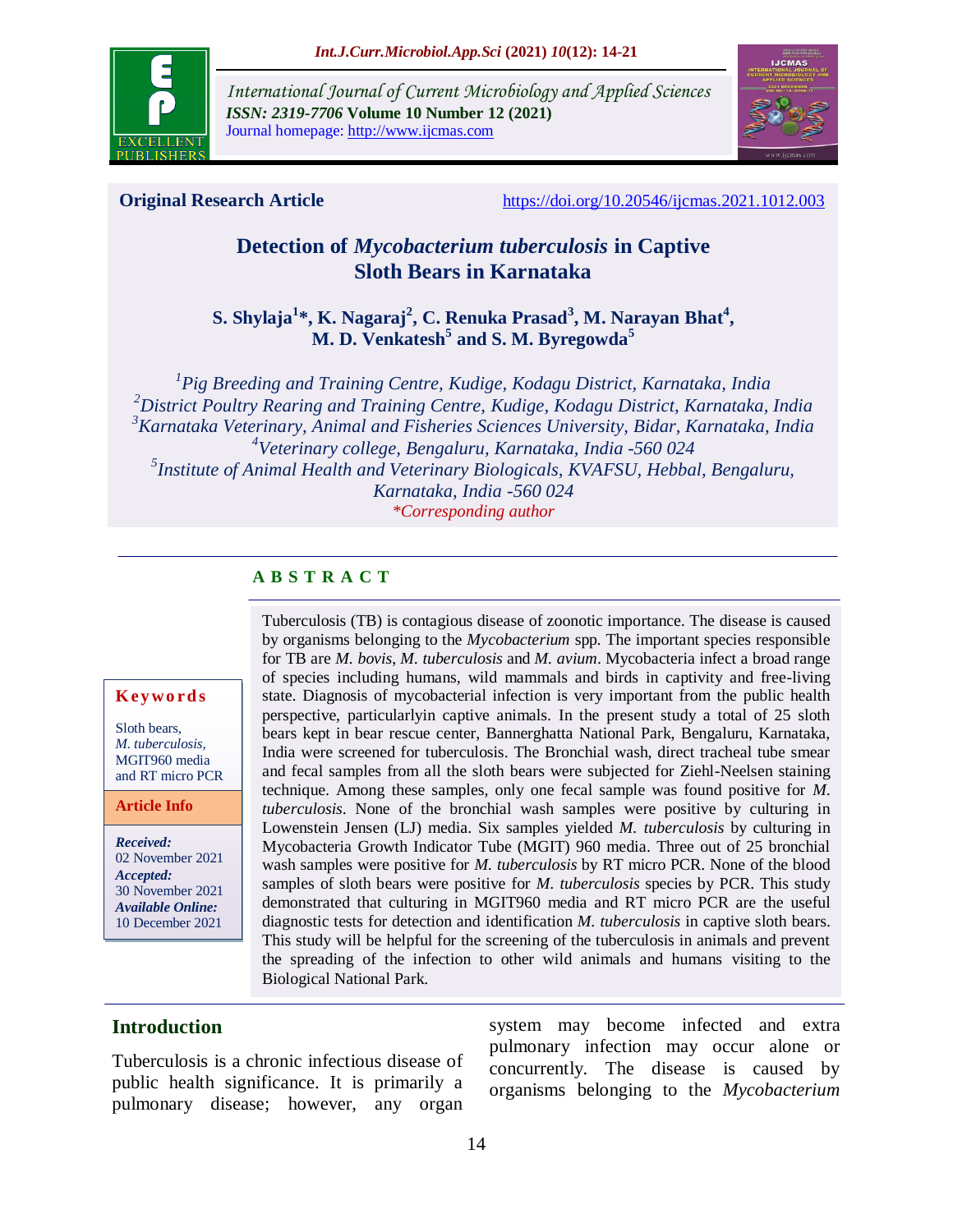spp. They are distinguished from other bacteria by their ability to synthesize mycolic acids and the presence of a thick, waxy cell envelope. On the basis of growth rate, catalase and niacin production, and pigmentation in light or dark, mycobacteria are classified in to members of the *Mycobacterium* tuberculosis complex (*M. tuberculosis, M. bovis, M. africanum, M. canetti, M. caprae, M. pinnipedii and M. microti*). Three important species of genus *Mycobacterium* responsible for TB are *M. bovis, M. tuberculosis* and *M. avium*.

Mycobacteria infect a broad range of species including humans, wild mammals and birds in captivity and free-living state (Rathore and Khera, 1982), non-human primates, sloth bears (Mehrotra *et al.,* 1999), free ranging carnivores (Brunning-Fann *et al.,* 2001), marine mammals, reptiles, fish, pachyderms, domestic and non-domestic ungulates. Mammals are found to be more susceptible to bovine and human type of TB than to avian type.

For more than a century, tuberculosis has been recognized as a serious clinical entity in wild animals maintained in captivity. Tuberculosis is more prevalent in sloth bears which are found in India and Sri Lanka. The disease is probably non-existent in wild sloth bears remote from human habitationor association. Tuberculosis caused by *M. tuberculosis* has become a major killer of bears, especially of those which have been rescued from nomadic tribes/Kalandars (bear charmers). They are exposed to severe stresses like trauma, various physical and psychological illness, malnourishment etc., during their stay with Kalandars and hence making them easily susceptible for various diseases like tuberculosis (Renukaprasad *et al.,* 2013).

Diagnosis of disease during early stages in bear population is challenging. Due to its importance as a zoonotic and regulatory disease, accurate diagnostic testing is crucial for detection and control of the disease. Lack of diagnostic tools for most species and the absence of an effective vaccine make it currently impossible to contain and control this disease within an infected free-ranging ecosystem. In view of the significance of tuberculosis infection among captive sloth bears, detailed study was undertaken for detection and identification *M. tuberculosis* in captive sloth bears.

## **Materials and Methods**

## **Collection of Samples**

Twenty five sloth bears were selected for this study from bear rescue center, Bannerghatta Biological Park, Bengaluru, Karnataka, India. The bronchial wash, blood, direct tracheal tube smear and fecal swab were collected from each animal after anaesthetizing with Xylazine and Ketamine at the dose rate of 1mg and 3mg per kg body weight respectively.

## **Ziehl-Neelsen acid-fast staining**

The bronchial wash and fecal swab contents were centrifuged at 10,000 rpm for 15 min. and smear was prepared from a drop of sediment, air dried and heat fixed. After collecting bronchial wash, the tracheal tube was removed and the smear was taken immediately by placing a clean glass slide on to the tracheal tube air dried and heat fixed. Smears prepared from bronchial wash, direct tracheal tube and fecal swab were subjected for Zeil-Neelsen staining as described by Coles (1986) for the demonstration of acid fast bacilli.

#### **Culture and isolation by LJ media**

The bronchial wash was decontaminated with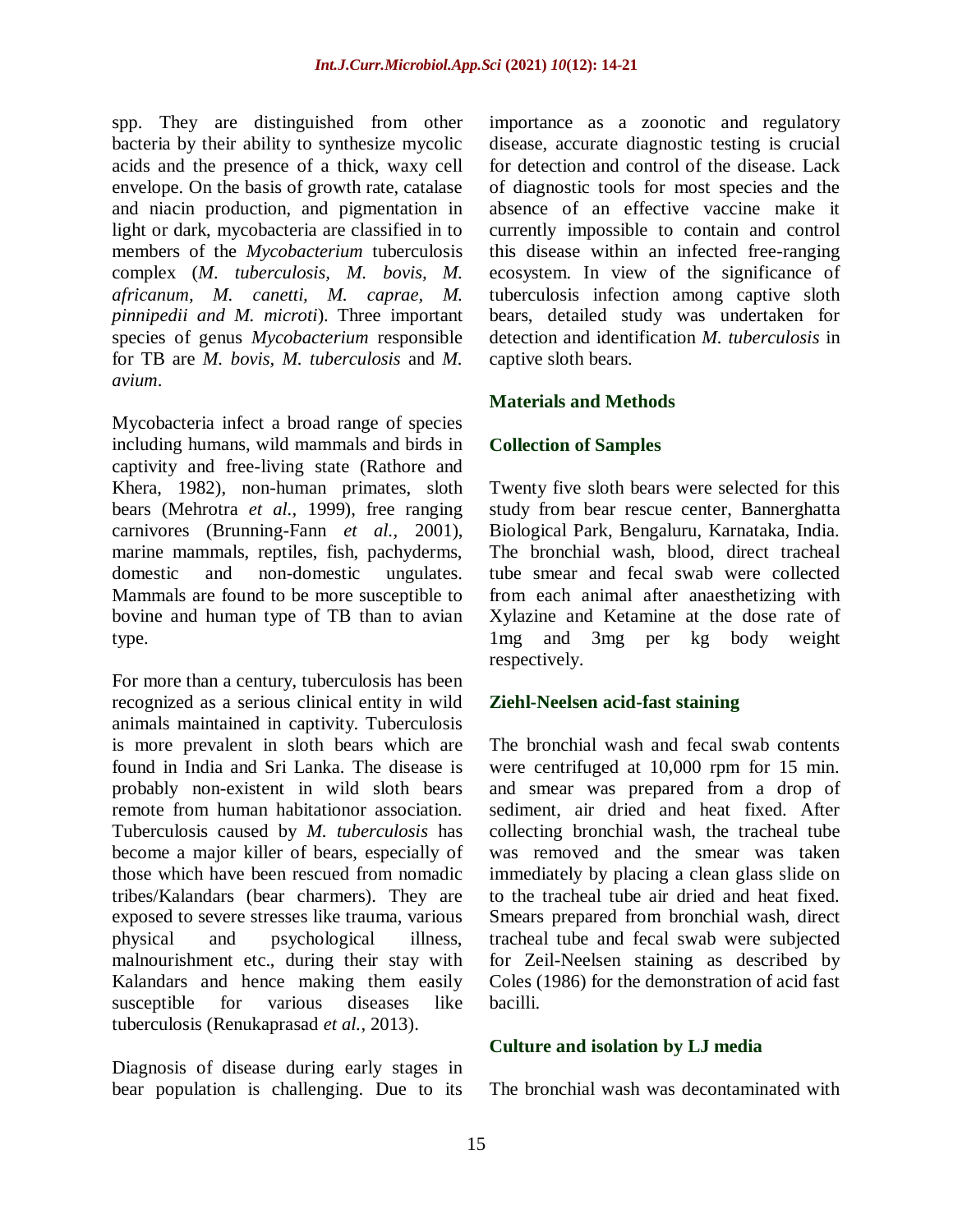double the volume of 4% Sodium hydroxide by Petroff's method adapted by Srivastava *et al.,* (2008). The decontaminated bronchial wash was centrifuged at 10,000 rpm for 15-20 min. The supernatant was discarded. The sediment was washed with normal saline and centrifuged at 10,000 rpm for 5-10 min. A loopful of sediment was inoculated onto the Lowenstein Jensen (LJ) media slants. The slants were incubated at 37°C for 6 to 8 weeks and observed at weekly intervals.

#### **Culture and isolation by MGIT960 Liquid media**

About 10 ml of bronchial wash from sloth bears was mixed with 50 ml of 4% sodium hydroxide, 50 ml of 2.9% sodium citrate and 0.5% N -acetyl cysteine for digestion and decontamination. Centrifuged for 20 min at 3,000rpm and supernatant was discarded. The pellet was reconstituted with 1 ml of sterile phosphate buffer, 0.5 ml of this was inoculated to the BACTEC MGIT (Mycobacteria Growth Indicator Tube) 960 liquid culture media. Immediately the tube was recapped tightly, mixed by inverting the tube several times and the inoculated tubes were left at room temperature for 30 minutes. BACTEC MGIT960 tubes were loaded into the BACTEC MGIT960 instrument within 2 hrs of inoculation at National Tuberculosis Institute, Bangalore. The instrument was maintained  $37^{\circ}C + 1^{\circ}C$  temp. and growth in the BACTEC MGIT960 medium tubes was automatically detected by the BACTEC MGIT960 instrument.

## **Polymerase Chain Reaction (PCR)**

DNA extraction from blood samples was carried out as described by Sambrook and Russel (1989). PCR amplification was done by using primers TB1F (5'-CCTGCGAGC GTAGGCGTCGG- 3') and TB2R (5'-CTCG TCCAGCGCCGCTTCGG- 3'). The PCR reactions were performed by adding 1 μl of extracted DNA as a template to 50 μl of a reaction mixture containing 10x PCR buffer, 25 pMol TB1F, 25 pMol TB2R, 10 mM of each deoxynucleoside triphosphate (dNTP) and 1U of Taq polymerase. The amplification was carried out with an initial denaturation at 94°C for 5 min followed by 35 cycles of denaturation at 94°C for 1 min, annealing at 58° C for 1 min and extension at 72° C for 1 min. The final extension was carried out at 72°C for 10 min to obtain final PCR products. The amplified PCR products were run on 2% agarose gel electrophoresis at 60 volts for 45 min. and visualized for bands under UV trans illuminator.

# **Real time Micro PCR**

The bronchial wash from sloth bears were also subjected for RT (Reverse Transcriptase) micro PCR which is a patented technology and the assay was done using micro PCR kits (Bigtec Labs, Bangalore) and procedure was followed according to manufacturer's protocol.

## **Results and Discussion**

In the present study bronchial wash, direct tracheal tube smear, fecal swab and blood samples were collected from sloth bears of Bannerghatta National Park, Bengaluru, Karnataka, India for the screening of tuberculosis by Ziehl-Neelsen staining technique, Culture by LJ media, Culture by MGIT960, PCR and RT micro PCR molecular techniques (Table 1).

None of the 25 bronchial wash smears and direct tracheal tube smears from sloth bears revealed positive for the presence of mycobacterial organisms by Ziehl-Neelsen staining technique. This may be attributed to fact that shedding of small quantity of bacilli during the sample collection and minimum of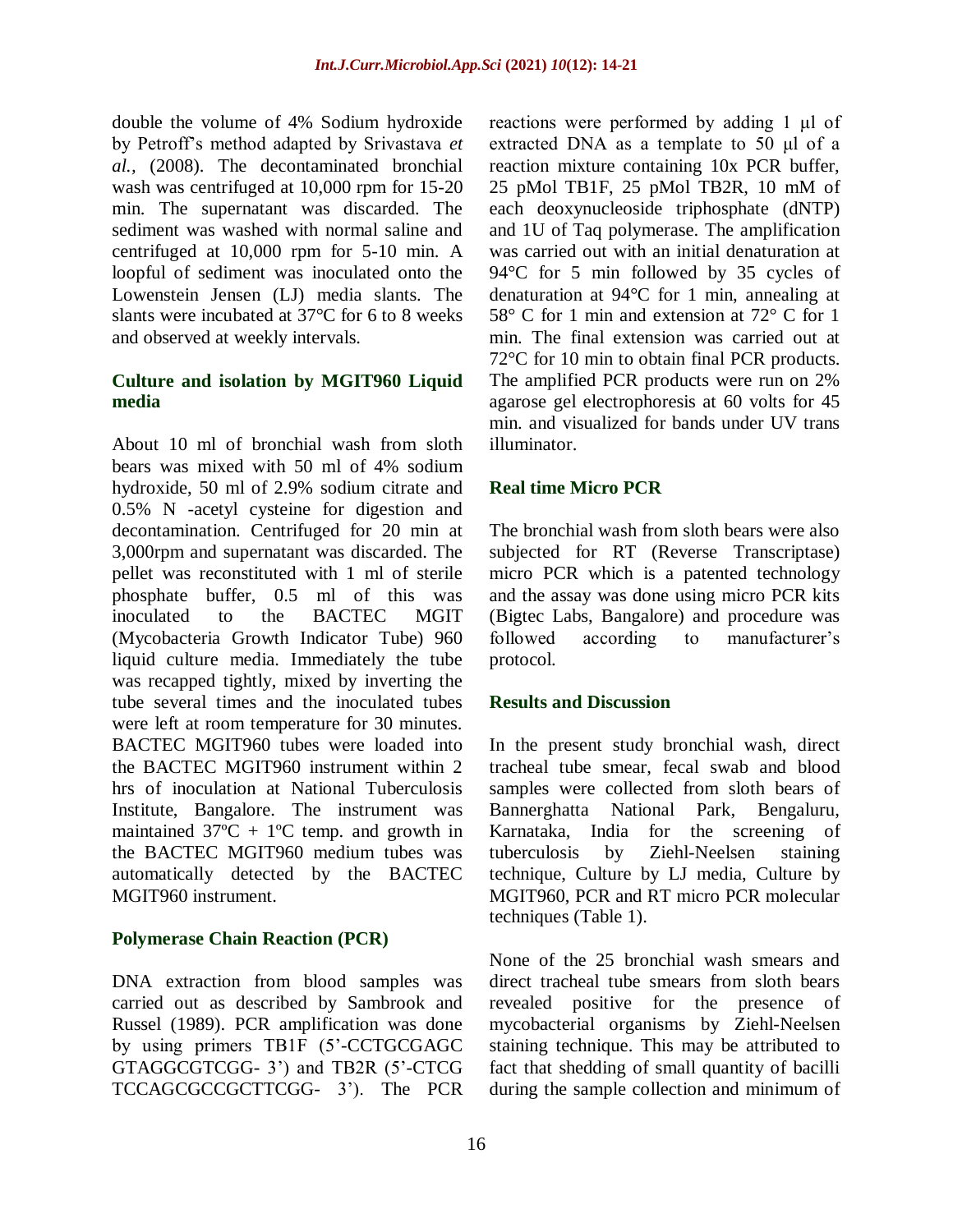$10^4$ - $10^6$  bacilli/ml of tissue or fluid specimens are required to give a positive result. In contrast, Rishikesavan *et al.,* (2008) reported eight positives out of 25 nasal discharges from the sloth bears. This may be due to variation in the stage of the disease and extent of lesion in the lungs as shedding of organisms will be minimal once the lesion is encapsulated.

One out of 25 fecal smear samples revealed presence of mycobacterial organism by Ziehl-Neelsen staining technique with 4% occurrence of the disease. However, perusal of literature did not reveal any information on diagnosis of TB by acid-fast staining in fecal sample of sloth bears. Veeraselvam *et al.,* (2008) reported five out of 42 fresh fecal samples positive for *M. bovis* by PCR method. This may be attributed to swallowing of tuberculous bacilli in the nasal discharges and excretion in the fecesas opined by Good (1984). However, the tuberculous bacilli can be found in the fecal samples of animals with disseminated and intestinal form of tuberculosis.

None of the 25 bronchial washes from sloth bears on LJ media yielded growth of mycobacteria. Perusal of literature did not reveal any studies on culturing of mycobacteria in bronchial wash. However, LJ media has been used for diagnosis of *Mycobacterium* using tracheal/bronchial wash culturing in other species of animals by various workers (Witmer *et al.,* 2010, Traversa *et al.,* 2009, Corner *et al.,* 2008). Number of organisms shed in the bronchial washes of sloth bear may not be sufficient for culturing in LJ media. Chawla *et al.,* (2009) was of the opinion that culture for  $Mycobacterium$  needs  $10<sup>1</sup>$ -10<sup>2</sup> bacilli/ml of sample for the diagnostic yield. In the present study less number of organisms could be the reason for negative results.

In the present study, six out of 25 bronchial

wash samples from sloth bears were positive for *M. tuberculosis* by MGIT 960 culture media with the occurrence rate of 24% (Fig.1). However, no work has been carried out in diagnosis of TB in sloth bears by MGIT culturing and this seems to be the first report. Further, when compared to LJ media, even small numbers of organism were detected by MGIT 960 instrument. This may be the reason for getting higher positive result in MGIT 960 media. Further, all the isolates were confirmed as *M. tuberculosis* based on biochemical tests carried out at National Tuberculosis Institute (NTI), Bangalore. The sloth bears in the study had been rescued from kalandars and they could have picked the infection from other domestic animals and humans.

All the 25 blood samples in the present study revealed negative results for *M. tuberculosis* by PCR. This maybe due to low number of organisms or no organisms in the blood of affected bears. This is in agreement with Alfonsoa *et al.,* (2004) who opined that mycobacterial presence in blood is quite rare; however, it is a consequence of hematogenous bacilli dissemination.

In the present study, three out of the 25 bronchial wash from sloth bears were positive for *M. tuberculosis* by RT micro PCR with occurrence rate of 12% (Fig.2). Scanning of literature did not reveal any information on application of RT micro PCR for diagnosis of tuberculosis in bears and this seems to be the first work on diagnosis of tuberculosis by RT micro PCR. Chaitali *et al.,* (2013) applied RT micro PCR for detection of *M. tuberculosis* in clinical sputum specimens of human beings by using the same RT micro PCR and Truenat MTB test. They opined that, the load of bacilli required to obtain a positive culture was 100 viable bacilli, the lower detection limit of conventional PCR was 10 copies and for RT micro PCR was six copies.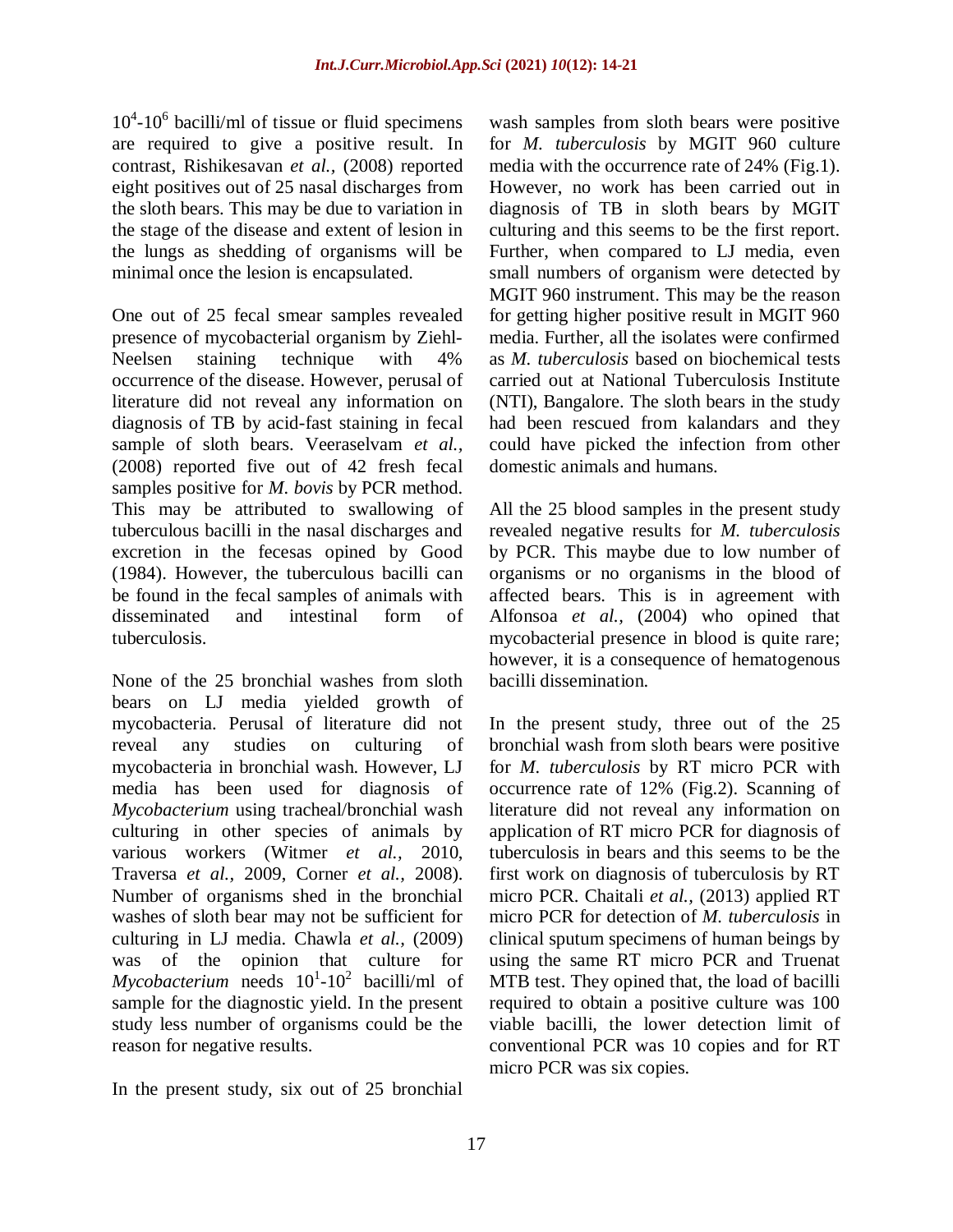#### *Int.J.Curr.Microbiol.App.Sci* **(2021)** *10***(12): 14-21**

| <b>SI</b><br>No.        | <b>Samples</b>                | <b>Tests conducted</b>              | No. tested | No.<br>positive | Per cent<br>positive |
|-------------------------|-------------------------------|-------------------------------------|------------|-----------------|----------------------|
| 1                       | <b>Bronchial</b> wash         | Ziehl-Neelsen staining<br>technique | 25         | $\cup$          |                      |
| $\overline{2}$          | Direct tracheal tube<br>smear | Ziehl-Neelsen staining<br>technique | 25         | $\Omega$        | $\overline{0}$       |
| 3                       | Fecal swab                    | Ziehl-Neelsen staining<br>technique | 25         |                 | $\overline{4}$       |
| $\overline{\mathbf{4}}$ | <b>Bronchial</b> wash         | Culture by LJ media                 | 25         | $\Omega$        | $\Omega$             |
| 5                       | <b>Bronchial</b> wash         | Culture by MGIT960                  | 25         | 6               | 24                   |
| 6                       | <b>Blood</b>                  | <b>PCR</b>                          | 25         | $\Omega$        | $\overline{0}$       |
| 7                       | <b>Bronchial</b> wash         | <b>RT-PCR</b>                       | 25         | 3               | 12                   |

# **Table.1** Results of the screening of various samples by different tests from sloth bears for tuberculosis

**Fig.1** Mycobacterial growth in the BACTEC MGIT960 medium tubes.





Growth of mycobacterial organisms

**Positive** 

**Negative**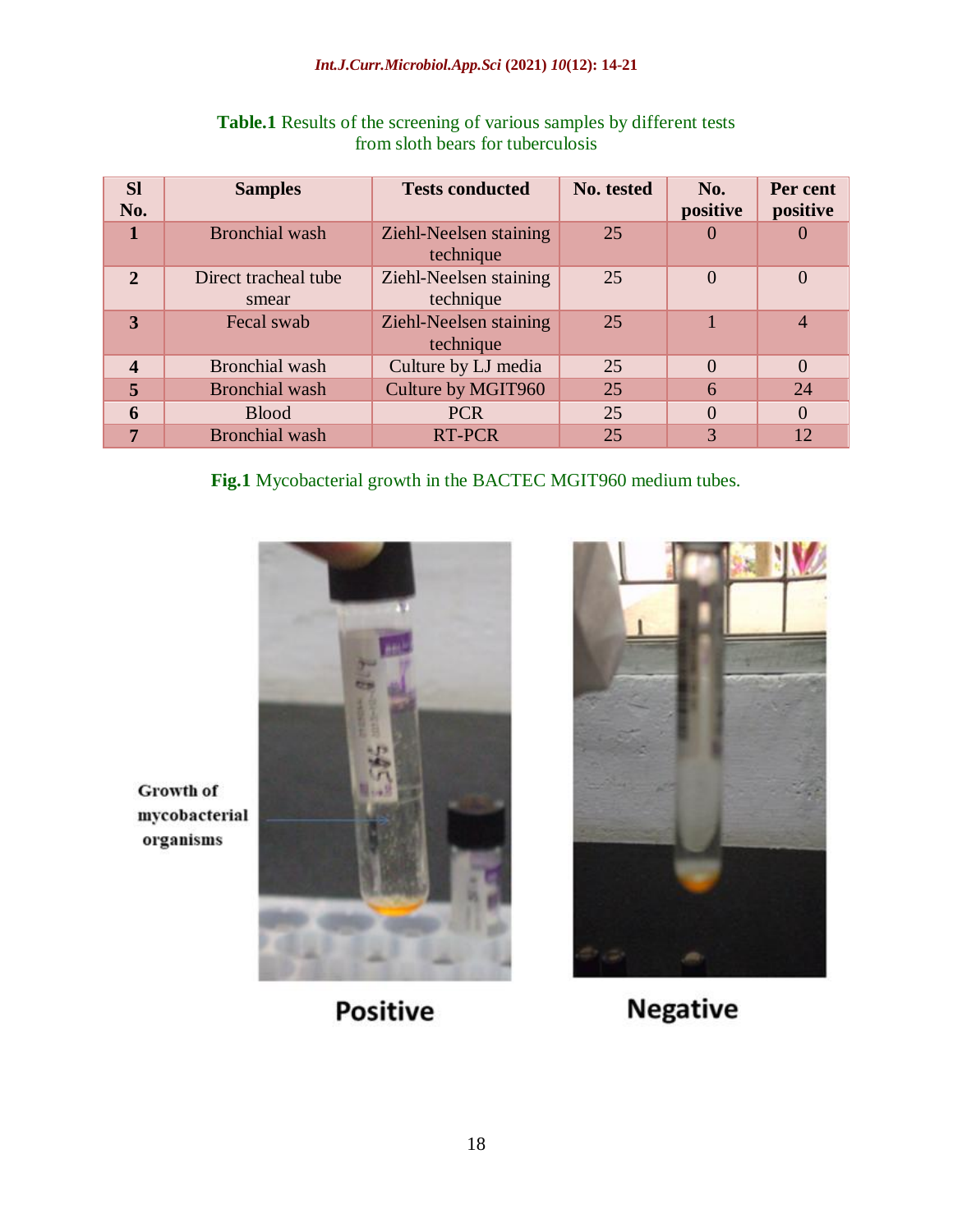**Fig.2** Screen capture images of micro RT PCR while running the test procedure: A. Graphical representation showing positive result of animal 1 indicated by elevated green curve in correspondence with red internal control. B. Screen capture image showing animal details and results positive for *M. tuberculosis*.





In the present study, MGIT 960 was found to be more beneficial as it detected six animals positive for tuberculosis as compared to RT micro PCR which detected only three animals. However, RT micro PCR although it is sensitive, requires more number of organisms than MGIT 960 method for DNA extraction and PCR detection. When compared to culture by MGIT 960 the RT micro PCR was found to be 33.33% sensitive. However, RT micro PCR was found to be quicker (45 min) as compared to MGIT 960 (12-15 days) and easy to perform. RT micro PCR is supposed to be more sensitive than culturing. However, RT micro PCR kit method is standardized for sputum in human beings. The samples collected in bears were bronchial washes and kit procedure may also require modification for DNA extraction. Always culturing is considered as confirmative and this MGIT 960 method is more sensitive and faster than LJ

media. Even a few organisms can be detected as they develop onto individual colonies.

Subsequently, five out of seven cases detected positive by various tests have died of tuberculosis in Bannerghatta Biological Park, Bengaluru (Arun Sha, 2013, personal communication). This indicates the benefit of testing sloth bears in endemic groups which were hitherto detected mostly by post-mortem examination.

The screening for tuberculosis was carried out in 25 sloth bears kept in bear rescue centre, Bannerghatta National Park, Bengaluru, Karnataka, India. The Bronchial wash, direct tracheal tube smear and fecal samples from 25 sloth bears were subjected for Ziehl-Neelsen staining and only one fecal sample was found to be positive. None of the 25 bronchial wash were positive by culturing in LJ media, while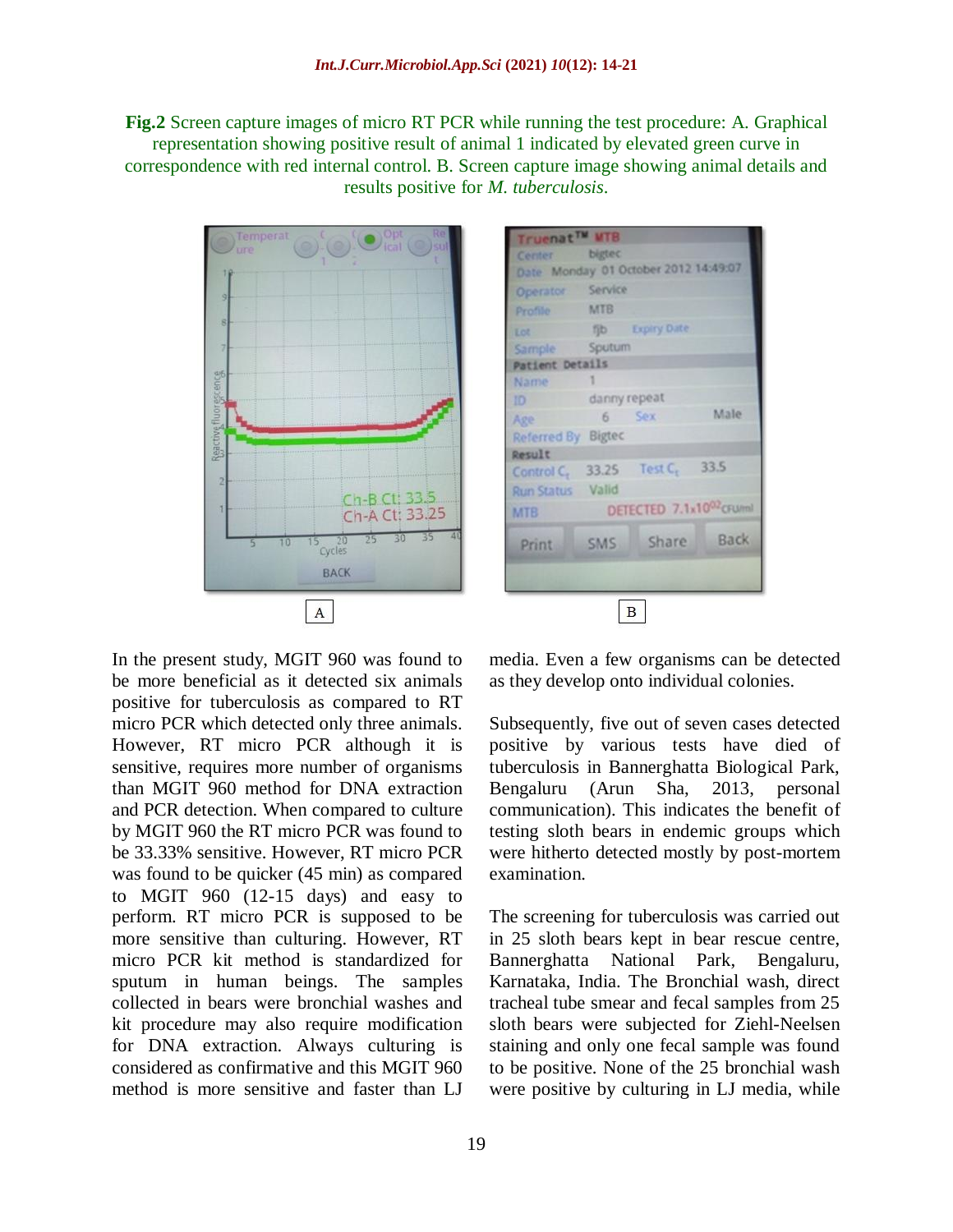six samples yielded *M. tuberculosis* by culturing in MGIT 960 media. None of the blood samples of sloth bears were positive for mycobacteria species by PCR. Three out of 25 bronchial wash samples were positive for *M. tuberculosis* by RT micro PCR. This study is helpful for the screening and identification of the *M. tuberculosis* in the sloth bears which is necessary for control and prevention of zoonotic disease.

## **Acknowledgement**

The Authors are grateful to Veterinary College, Bangalore and Institute of Wildlife Veterinary Research, Kodagu. The authors are thankful to SOS, Bannerghatta, Bangalore for providing financial assistance. The authors are also thankful to IAH & VB, Bangalore, National Tuberculosis Institute, Bangalore and Bigtech Labs, Bangalore for providing laboratory facility and their valuable support and help during the present study

## **References**

- Alfons[oa,](http://www.sciencedirect.com/science/article/pii/S0378113503003675#AFF1) R., Romer[oa,](http://www.sciencedirect.com/science/article/pii/S0378113503003675#AFF1) R. E., Dia[za,](http://www.sciencedirect.com/science/article/pii/S0378113503003675#AFF1) A., Caldero[na,](http://www.sciencedirect.com/science/article/pii/S0378113503003675#AFF1) M. N., Urdanet[aa,](http://www.sciencedirect.com/science/article/pii/S0378113503003675#AFF1) G., Arc[ec,](http://www.sciencedirect.com/science/article/pii/S0378113503003675#AFF3) J., Patarroy[oa,](http://www.sciencedirect.com/science/article/pii/S0378113503003675#AFF1) M. E. and Patarroy[oa,](http://www.sciencedirect.com/science/article/pii/S0378113503003675#AFF1) M. A., 2004. Isolation and identification of mycobacteria in New World primates maintained in captivity. *Vet. Microbiol*.,98(3-4): 285- 295.
- Arun A Sha, Senior Veterinary Officer and center in charge, SOS, Bannerghatta Biological park (personal communication, 2013).
- Bruning-Fann, C., S. Schmitt, S. Fitzgerald, J. Fierke, P. Friedrich, J. Kaneene, K. Clarke, K. Butler, J. Payeur, D. Whipple, T. Cooley, J. Miller, and D. Muzo., 2001*.* Bovine tuberculosis in free-ranging carnivores from Michigan. *J. Wildl. Dis.,* 37: 58-64.
- Chaitali, N., Manjula, J., Narayanan, M. M.,

Vinaya, R., Kazi, M., Anjali, S. and Rodrigues, C., 2013. Rapid diagnosis of *Mycobacterium tuberculosis* with Truenat MTB: A near-care approach. *PLoS One*., 8(1): e51121

- Chawla, K., Gupta, S., Mukhopadhyay, C., Sugandhi Rao, P., Sudha S. and Bhat, S. S., 2009. PCR for *M. tuberculosis* in tissue samples. *J. Infect. Developing Countries*.,3(2): 83-87.
- Coles, E. H., 1986. *In*: Veterinary clinical pathology. *Edn.*4<sup>th</sup>., W. B. Saunders co. USA., *pp* 451.
- Corner, L. A., Costello, E., Lesellier, S., O'meara, D. and Gormley, E., 2008. Experimental tuberculosis in the European badger (*Meles meles*) after endobronchial inoculation with *Mycobacterium bovis*: II. Progression of infection. *Res. Vet. Sci*., 85: 481- 490.
- Good, R. C., 1984. Diseases in nonhuman primates, *In*: Kubica, G. P., Wayne, L. G. (Eds.), The Mycobacteria: A Sourcebook. Dekker, New York, *pp*. 903–924.
- Mehrotra, P. K., Bhargava, S., Choudhary, S. and Mathur, B. B. L., 1999. Tuberculosis in sloth bear at Jaipur zoo.*Zoos' Print J*., 14(7): 68
- Rathore, B. S. and Khera, S. S., 1982. Tuberculosis in wild mammals and birds in captivity and free-living state. *Indian Vet. J*., 59: 665-668.
- Renukaprasad, C., Sha, A. A., Kiran, C. M., Rahul, S., Amol, Ilayaraja and Shylaja., 2013. Sampling technique for disease diagnosis with reference to M. tuberculosis in a large population of rescued dancing sloth bear. National Symposium: Newer approaches in welfare and health management of captive and free-ranging wild animals, Bhubaneswar., pp 161.
- Rishikesavan, R., Sha, A. A., Chandranaik, B. M., Basavarajappa, K., Giridhar, P.